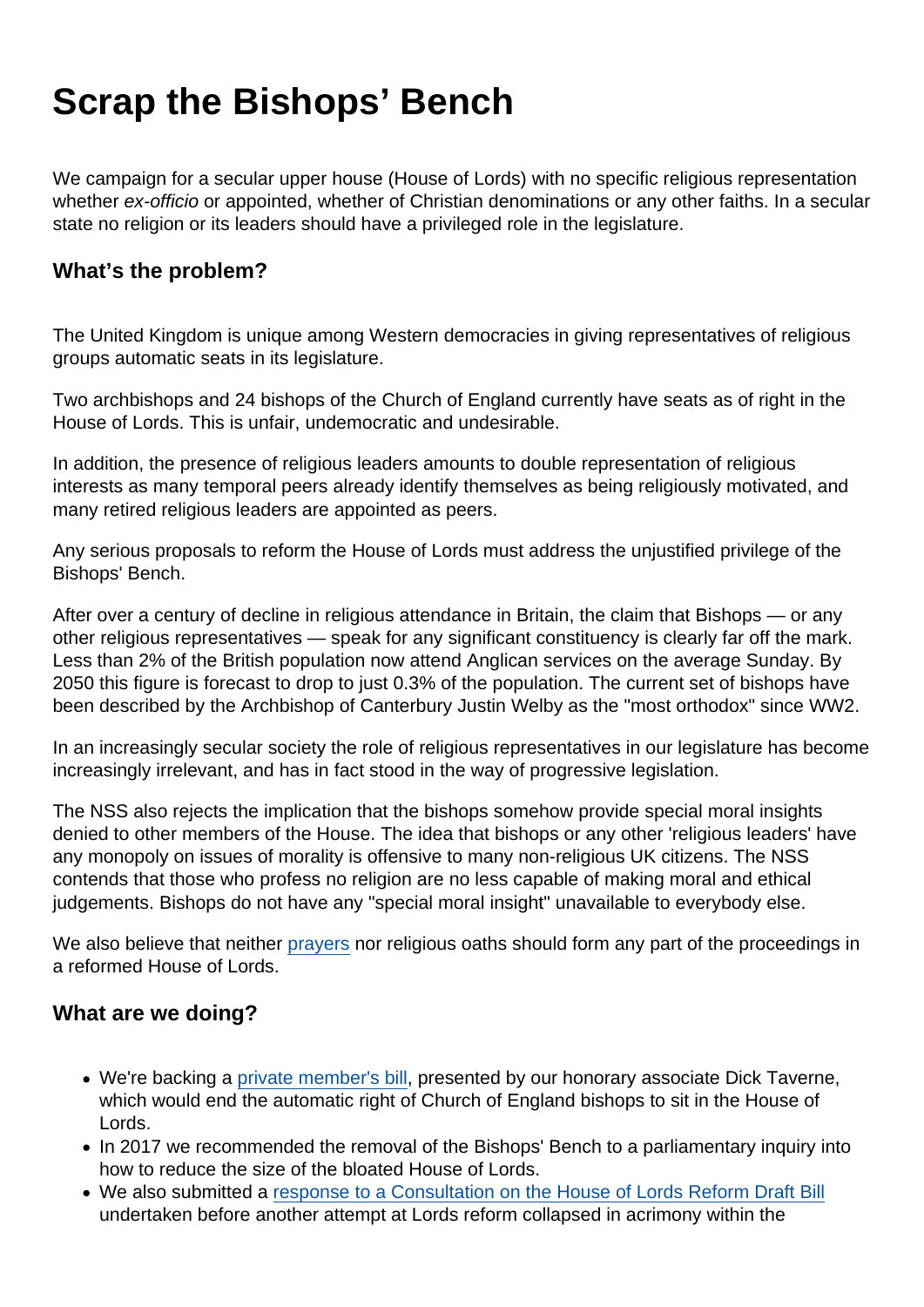[Conservative / Lib-Dem coalition Government in August 2012.](https://twitter.com/intent/tweet?url=https://www.secularism.org.uk/scrap-bishops-bench/&text=26+CofE+bishops+have+seats+as+of+right+in+the+House+of+Lords.+This+is+unfair,+undemocratic+and+undesirable.+Let)

• In 2016 we also contributed towards ['A Secularist Response'](http://www2.warwick.ac.uk/fac/soc/pais/people/kettell/a-secularist-response/a-secularist-response.pdf) to a report of the Commission on Religion and Belief in British Public Life which advocated for religious representation in the House of Lords to be extended to representatives of other faiths and denominations. Our response argued that no religious organisation should have an automatic right to representation in Parliament. We reiterated these points our '[Manifesto for Change](https://www.secularism.org.uk/uploads/rethinking-religion-and-belief-in-public-life-a-manifesto-for-change.pdf)' which has been sent to all serving MPs.

What you can do:

\* Required Field

| Let us know if you support this campaign                                                                                      |
|-------------------------------------------------------------------------------------------------------------------------------|
| Messages of support help inform our future work on this issue.                                                                |
| Name*:                                                                                                                        |
| Email*:                                                                                                                       |
| Your message of support:                                                                                                      |
| Please leave a message of support for the campaign. Responses may be used in accordance<br>with our supporter comment policy. |
| Postcode:                                                                                                                     |
| Would you like to join our newsletter to be kept up to date with this and our other campaigns?<br>$8y_{es}$                   |
| Do you want to receive local updates based on your postcode?<br>$8y_{es}$                                                     |
| Count me in<br>Reset<br>Reset                                                                                                 |

## Write to your MP

Ask your MP to help end the archaic, unfair and undemocratic Bishops' Bench in the House of Lords.

Enter Postcode:

Find my MP

26 CofE bishops have seats as of right in the House of Lords. This is unfair, undemocratic and undesirable. Let's scrap the #BishopsBench. Click to tweet

More information